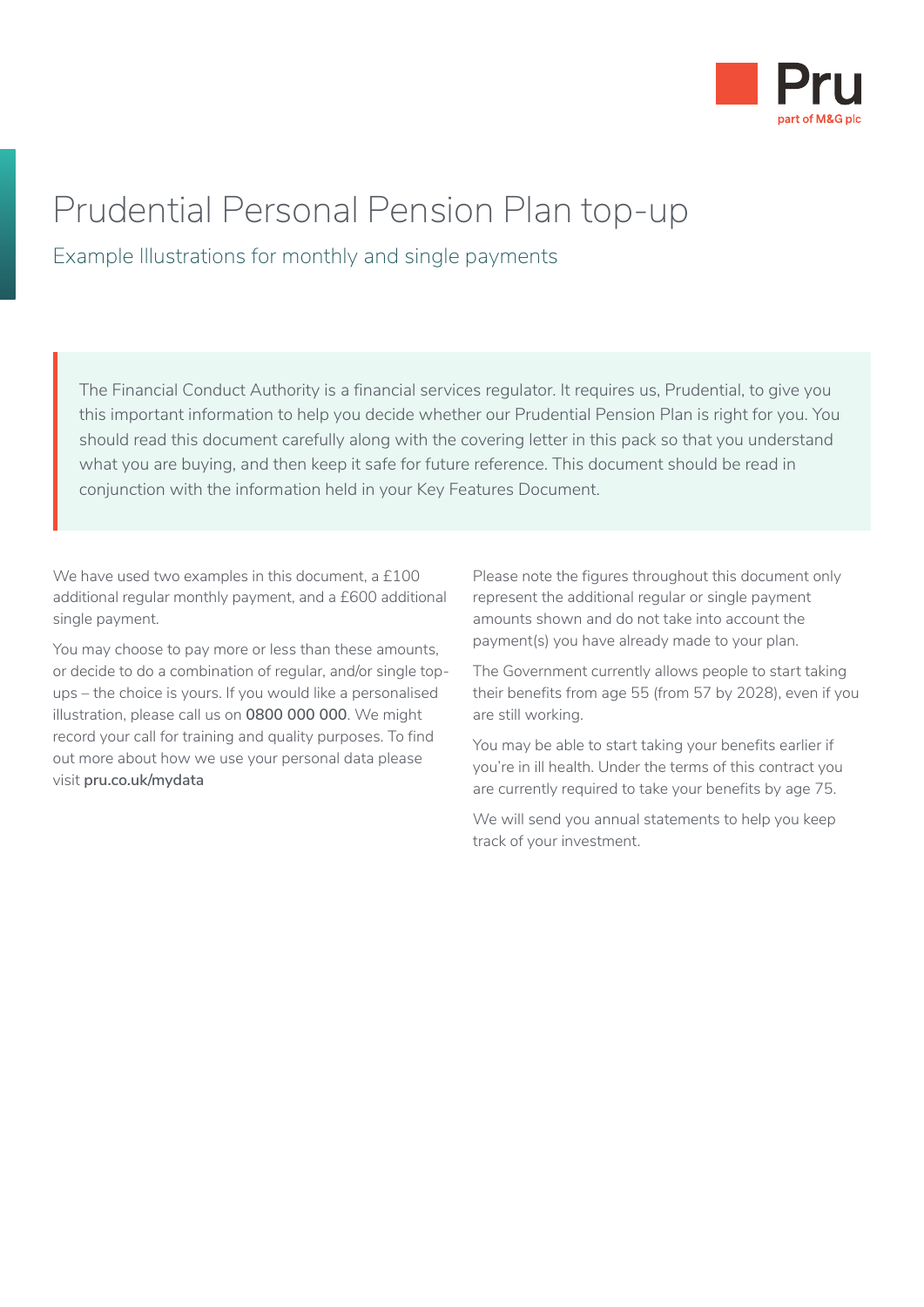### Please note

The purpose of this illustration is to show what you might get back on your plan.

- The figures in the tables in this document are only examples and are not guaranteed – they are not minimum or maximum amounts.
- These figures have been adjusted to allow for inflation using an assumed inflation rate of 2.0% per year. Actual inflation could be more or less than this and could reduce what you can buy in future with all your savings and investments. Inflation will reduce the buying power of what you could get back from your pension in the future.
- The projections show an example of the pension you might get at your selected retirement age of 55, 60 and 65 in today's prices. This means the amounts shown give you an idea of what your pension income could be worth taking into account the effects of inflation. The actual buying power of your pension could be higher or lower than the amount shown. The value of your fund can go down as well as up so you might get back less than you put in.
- The amount you get back depends on how your investment grows, how much is paid in and interest rates at the time when you take your retirement benefits. Charges and costs taken from your plan will also affect its final value.
- Projections are calculated using a middle growth rate, which we believe realistically reflects the investment potential of our products and funds. We are also required by our regulator to provide additional projections using assumed growth rates 3% either side of this middle rate. In some circumstances, the yearly growth rates are limited, as required by our regulator, to 2% (lower rate) 5% (middle rate) and 8% (higher rate), before the effects

of inflation. Some of the other funds within our range may however be expected to return less than the middle growth rate used in these illustrations. We have used standard rates to show how funds may be converted into pension income. Charges and costs may vary.

- Your investment in the With-Profits Fund offers a specific guarantee and this projection makes allowance for the effect of this guarantee. You should refer to your product literature or contact us for details of the specific guarantee that applies to this fund. General statements and warnings elsewhere within this illustration may still apply to the displayed values, due to other fund selections or because of the other assumptions used in these calculations.
- The figures shown do not include the value of your existing Prudential Personal Pension plan, which you can find in the last statement you received from us.
- The Government limits the amount you can build up in all your pension plans before incurring a tax charge. This is called the Lifetime Allowance. If you exceed this amount, a tax charge may be payable on the excess. Details of the lifetime allowance limit can be found on **[pru.co.uk/tax](https://www.pru.co.uk/tax)**
- The Government limits the amount that can be paid each year, to all your pensions, before incurring a tax charge. This is called the Annual Allowance. Details of the annual allowance limit can be found on **[pru.co.uk/tax](https://www.pru.co.uk/tax)**
- Tax rules can change and the impact of taxation (and any tax relief) depends on your personal circumstances.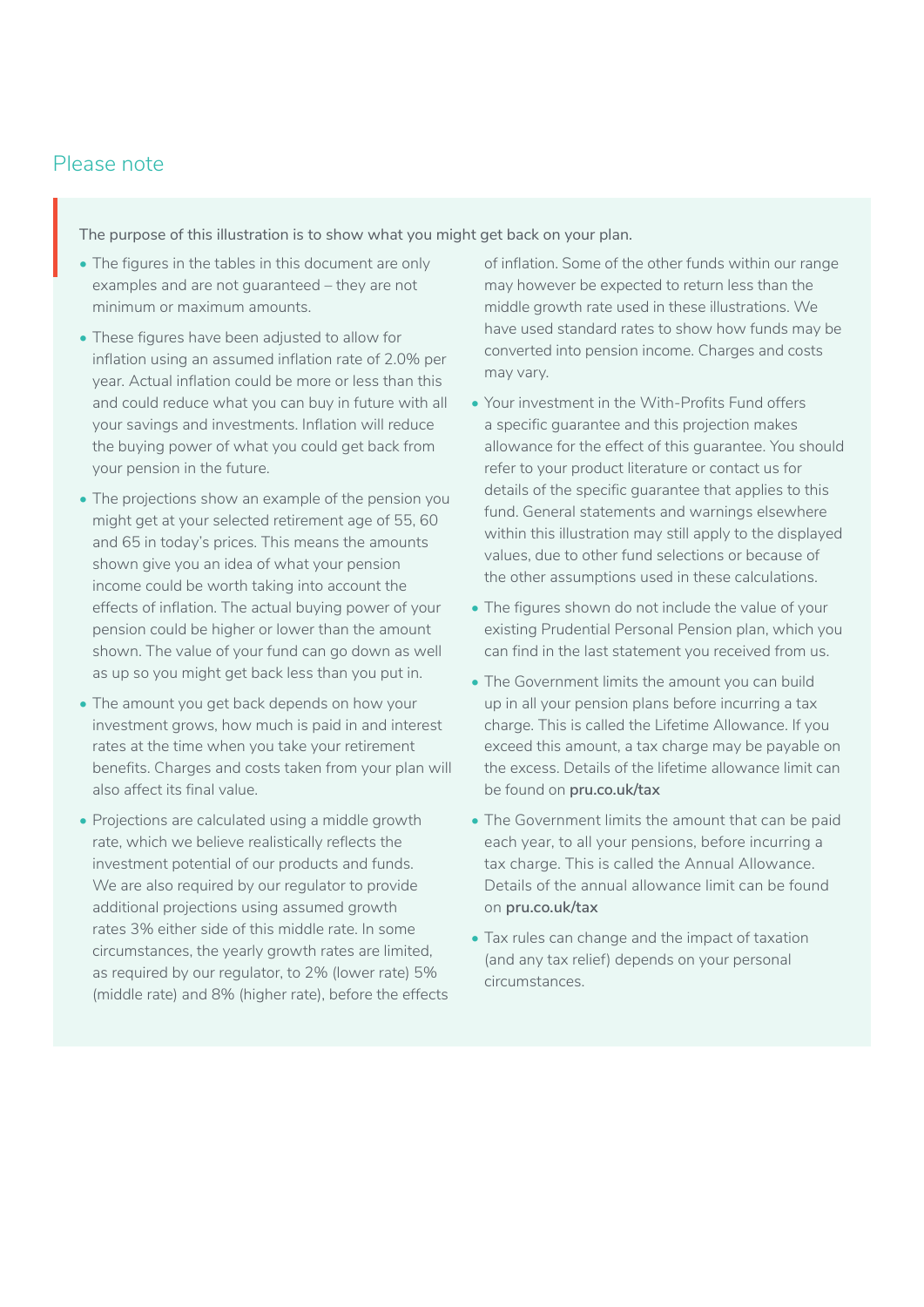### Example 1

### **£100 monthly payment**

#### Plan Summary

| Monthly amount you pay | f100                     |
|------------------------|--------------------------|
| Tax relief added       |                          |
| Total monthly payment  | f125                     |
| Fund name              | Prudential With-Profits* |

These payments are made by you. We have assumed tax relief to be at 20%. If you pay tax above the basic rate, the tax relief is even greater, as you can claim back extra money via your self-assessment tax return.

*\* For the purpose of this illustration we have assumed your top-up payments will be invested in the Prudential With-Profits Fund. The annual management charge and further costs will vary depending on your fund choice. For further information on charges and costs, see your fund guide.*

## What might I get at retirement?

The figures below illustrate what you might get when you start taking your pension. The table assumes that you keep paying into the plan until your payment term ends, after five, ten or fifteen years, depending on your selected retirement date.

For the purpose of this illustration we have assumed that:

- you are aged 50
- you plan to retire at age 55 (for a five year term), 60 (for a ten year term) or 65 (for a fifteen year term)
- you will continue to make a monthly payment of £100 (£125 including tax relief) until your selected retirement date
- your pension income will stay the same from the time you start taking it
- your pension income will be paid at the beginning of each month for as long as you live
- payment of your pension income will be guaranteed for a minimum of five years even if you die after your selected retirement date and before the end of five years

| Assumed annual<br>investment growth<br>until the pension starts<br>including the effects<br>of inflation | 0.0%   |                 | 3.0%            |        | 6.0%   |                 |        |         |         |
|----------------------------------------------------------------------------------------------------------|--------|-----------------|-----------------|--------|--------|-----------------|--------|---------|---------|
| and interest rates when<br>you retire are                                                                |        | $-1.1%$<br>0.9% |                 | 2.9%   |        |                 |        |         |         |
| Based on a payment<br>term of                                                                            | 5      | 10              | 15              | 5      | 10     | 15              | 5      | 10      | 15      |
| Your retirement fund<br>value could be                                                                   | £6,850 |                 | £12,500 £17,400 | £7,380 |        | £14,600 £22,000 | £7,940 | £17,000 | £27,800 |
| Which could provide<br>you with a taxable<br>yearly pension of                                           | £161   | £351            | £590            | £250   | £562   | £977            | £367   | £860    | £1,560  |
| or a tax-free cash<br>sum of                                                                             | £1,710 | £3,120          | £4,350          | £1,840 | £3,650 | £5,500          | £1,980 | £4,250  | £6,950  |
| and a smaller taxable<br>yearly pension of                                                               | £121   | £264            | £443            | £188   | £422   | £733            | £275   | £645    | £1,180  |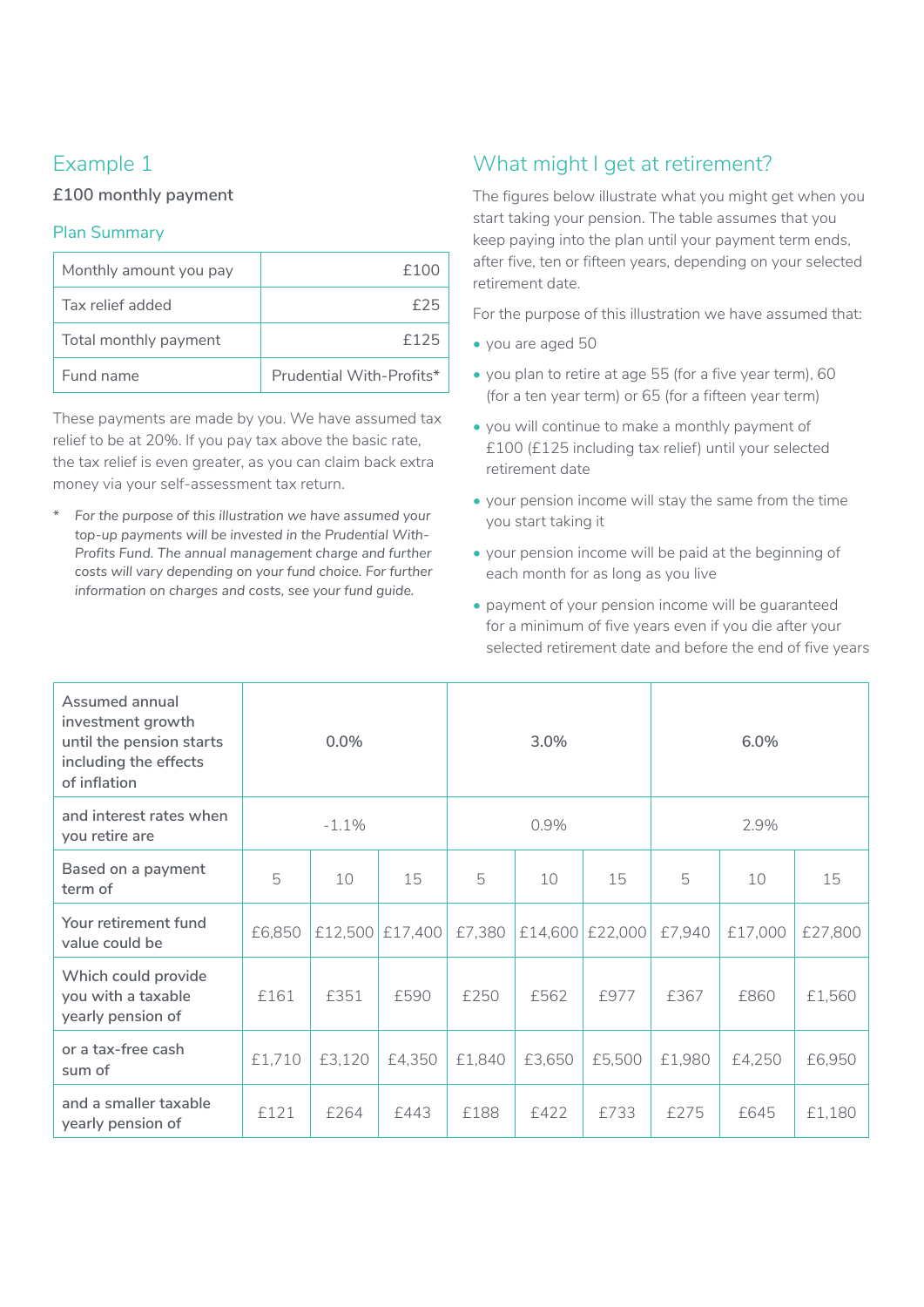### Example 1 (continued)

#### **What are the charges and costs?**

Each year we will take approximately 0.95% of your fund value in charges, if the underlying investments grow at the assumed middle growth rate used in this illustration for the With-Profits fund. The actual percentage charged depends on the performance of the With-Profits Fund and may vary over time. These charges cover the costs of any expenses, any profits, implicit costs and other adjustments. There are other costs that aren't covered by the Annual Charge. These can include, for example, maintenance costs for property investments and costs associated with investing in infrastructure, such as utilities, transport and renewable energy.

These can vary over time.

Currently, these further costs are approximately 0.24% annually, which when added to the annual charge for the With-Profits Fund, would give a yearly total of 1.19%. There is also a charge to pay for all the guarantees the

With-Profits Fund supports. Each of these charges is already taken into account when we calculate the bonus rates for the With-Profits Fund. Charges and costs may vary in the future. Please read your Key Features Document and fund guide for more information on this.

The table below shows what you could transfer to another plan early assuming that investments will grow at 3.00% after the effects of inflation. Please note, if you transfer during the early years, the value could be less than you've paid in. The last three columns assume that investments will grow at 3.00% per year (after allowing for the effects of annual inflation of 2.00%).

Any difference between the two final columns illustrates the effect of deducting Adviser Charges from your plan. Where the figures are the same, no Adviser Charges are being assumed for this illustration.

| At end<br>of year | Total paid into<br>the plan* | Projected transfer<br>value if there were no<br>charges and<br>costs taken | Projected transfer<br>value if only<br>product and<br>investment charges<br>and costs are taken | Projected transfer<br>value after all assumed<br>charges and costs<br>are taken |
|-------------------|------------------------------|----------------------------------------------------------------------------|-------------------------------------------------------------------------------------------------|---------------------------------------------------------------------------------|
| 1                 | £1,486                       | £1,510                                                                     | £1,490                                                                                          | £1,490                                                                          |
| $\overline{2}$    | £2,944                       | £3,030                                                                     | £2,980                                                                                          | £2,980                                                                          |
| 3                 | £4,373                       | £4,570                                                                     | £4,460                                                                                          | £4,460                                                                          |
| 4                 | £5,773                       | £6,130                                                                     | £5,920                                                                                          | £5,920                                                                          |
| 5                 | £7,147                       | £7,700                                                                     | £7,380                                                                                          | £7,380                                                                          |
| 10                | £13,619                      | £15,800                                                                    | £14,600                                                                                         | £14,600                                                                         |
| 15                | £19,482                      | £24,600                                                                    | £22,000                                                                                         | £22,000                                                                         |

*\* These amounts include your monthly payments and the tax relief added, after the effects of inflation.*

The charges and costs include expenses, profits and other adjustments. The figures shown also demonstrate the effects of inflation. The charges and costs will have the effect of reducing your investment growth. This is called the "Reduction in Yield" and can be a useful means of comparing the charges and costs of similar pension products.

The table shows that over the full five, ten, or fifteen year term of the plan until your selected retirement date, the projected transfer value after all assumed charges and costs are taken could amount to £7,380, £14,600 or £22,000 respectively.

The effect of these charges and costs means that the assumed annual investment growth, after inflation, would be brought down from 3.00% to 1.4%, 1.5% and 1.6% per year respectively.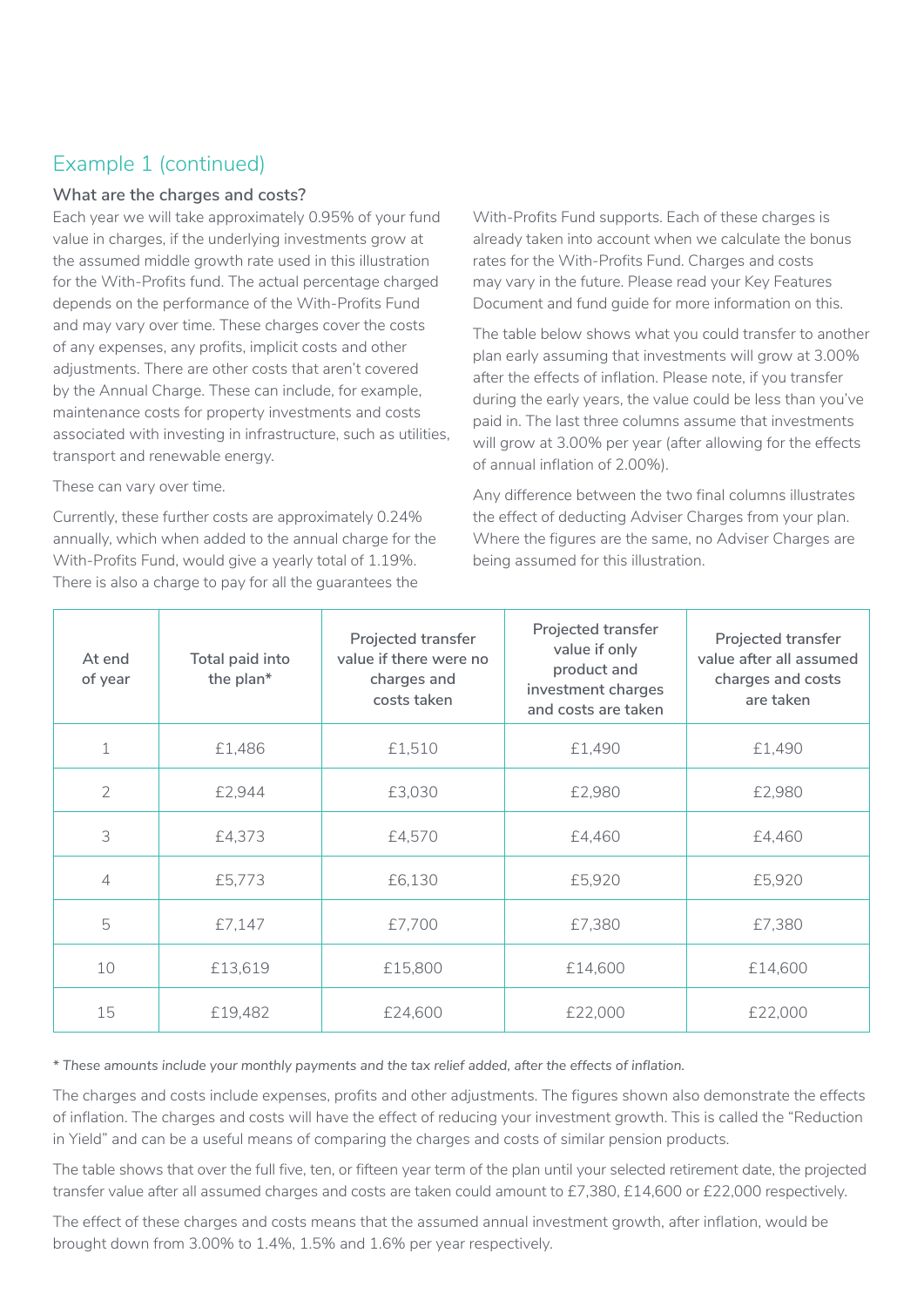## Example 2

#### **£600 single payment**

#### Plan Summary

| Single amount you pay | £600                     |
|-----------------------|--------------------------|
| Tax relief added      | £150                     |
| Total single payment  | f750                     |
| Fund name             | Prudential With-Profits* |

This payment is made by you. We have assumed tax relief to be at 20%. If you pay tax above the basic rate, the tax relief is even greater, as you can claim back extra money via your self-assessment tax return.

*\* For the purpose of this illustration we have assumed your top-up payment will be invested in the Prudential With-Profits Fund. The annual management charge and further costs will vary depending on your fund choice. For further information on charges and costs, see your fund guide.*

## What might I get at retirement?

The figures below illustrate what you might get when you start taking your pension. The table assumes that you make only one single payment into your plan until your payment term ends, after five, ten, or fifteen years, depending on your selected retirement date.

For the purpose of this illustration we have assumed that:

- you are aged 50
- you plan to retire at age 55 (for a five year term), 60 (for a ten year term) or 65 (for a fifteen year term)
- you make a single payment of £600 (£750 including tax relief) and make no further payments until your selected retirement date
- your pension income will stay the same from the time you start taking it
- your pension income will be paid at the beginning of each month for as long as you live
- payment of your pension income will be guaranteed for a minimum of five years even if you die after your selected retirement date and before the end of five years

| Assumed annual<br>investment growth<br>until the pension starts<br>including the effects<br>of inflation |      | 0.0%     |      |      | 3.0% |      |      | 6.0%   |        |
|----------------------------------------------------------------------------------------------------------|------|----------|------|------|------|------|------|--------|--------|
| and interest rates when<br>you retire are                                                                |      | $-1.1\%$ |      | 0.9% |      | 2.9% |      |        |        |
| Based on a payment<br>term of                                                                            | 5    | 10       | 15   | 5    | 10   | 15   | 5    | 10     | 15     |
| Your retirement fund<br>value could be                                                                   | £700 | £656     | £620 | £808 | £876 | £956 | £928 | £1,150 | £1,440 |
| Which could provide<br>you with a taxable<br>yearly pension of                                           | £16  | £18      | £20  | £27  | £33  | £42  | £42  | £58    | £81    |
| or a tax-free cash<br>sum of                                                                             | £175 | £164     | £155 | £202 | £219 | £239 | £232 | £287   | £360   |
| and a smaller taxable<br>yearly pension of                                                               | £12  | £13      | £15  | £20  | £25  | £31  | £32  | £43    | £61    |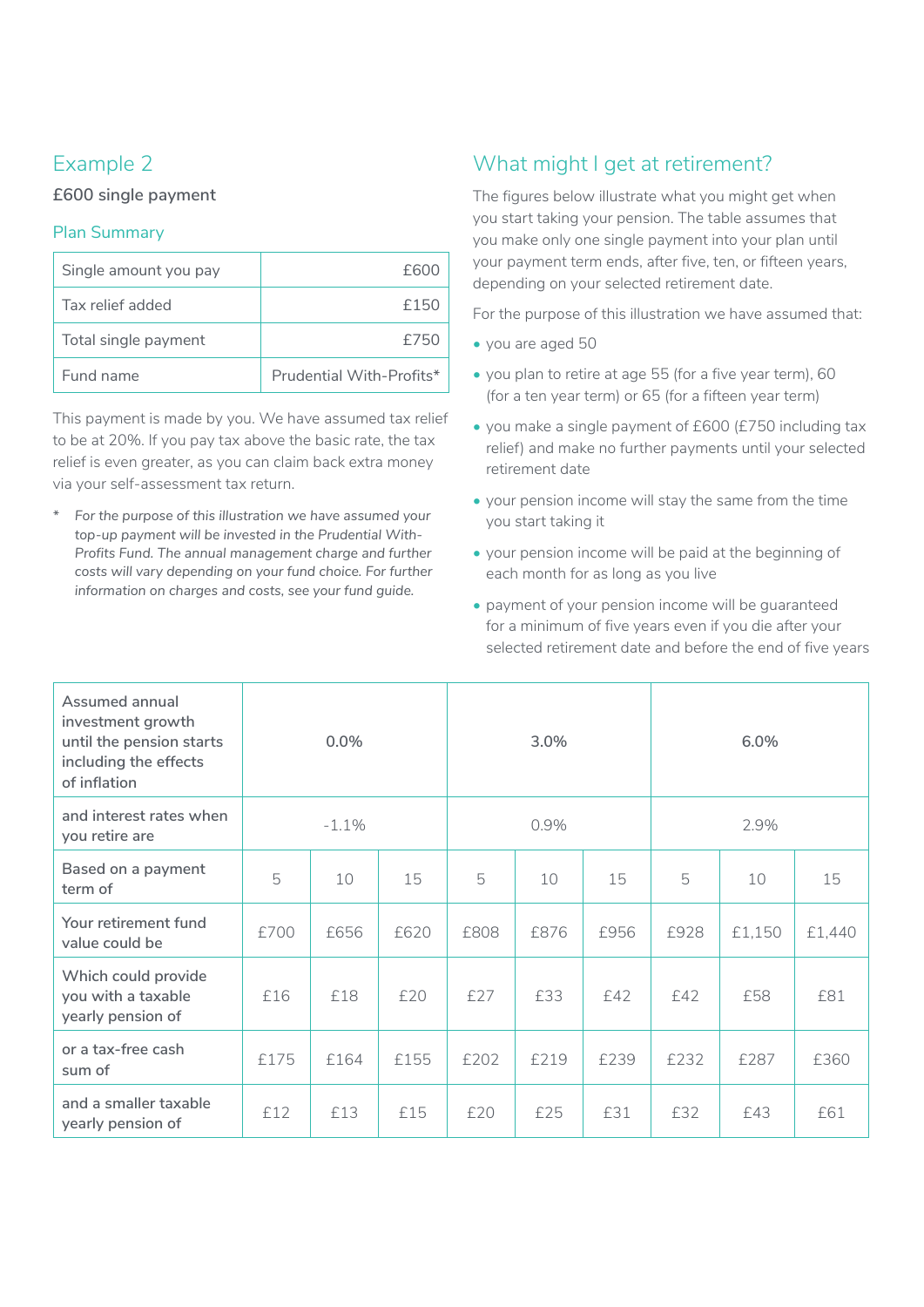### Example 2 (continued)

#### **What are the charges and costs?**

Each year we will take approximately 0.95% of your fund value in charges, if the underlying investments grow at the assumed middle growth rate used in this illustration for the With-Profits fund. The actual percentage charged depends on the performance of the With-Profits Fund and may vary over time. These charges cover the costs of any expenses, any profits, implicit costs and other adjustments. There are other costs that aren't covered by the Annual Charge. These can include, for example, maintenance costs for property investments and costs associated with investing in infrastructure, such as utilities, transport and renewable energy.

These can vary over time.

Currently, these further costs are approximately 0.24% annually, which when added to the annual charge for the With-Profits Fund, would give a yearly total of 1.19%. There is also a charge to pay for all the guarantees the

With-Profits Fund supports. Each of these charges is already taken into account when we calculate the bonus rates for the With-Profits Fund. Charges and costs may vary in the future. Please read your Key Features Document and fund guide for more information on this.

The table below shows what you could transfer to another plan early assuming that investments will grow at 3.00% after the effects of inflation. Please note, if you transfer during the early years, the value could be less than you've paid in. The last three columns assume that investments will grow at 3.00% per year (after allowing for the effects of annual inflation of 2.00%).

Any difference between the two final columns illustrates the effect of deducting Adviser Charges from your plan. Where the figures are the same, no Adviser Charges are being assumed for this illustration.

| At end<br>of year | Total paid into<br>the plan* | Projected transfer<br>value if there were no<br>charges and<br>costs taken | Projected transfer<br>value if only<br>product and<br>investment charges<br>and costs are taken | Projected transfer<br>value after all assumed<br>charges and costs<br>are taken |
|-------------------|------------------------------|----------------------------------------------------------------------------|-------------------------------------------------------------------------------------------------|---------------------------------------------------------------------------------|
| $\mathbf 1$       | £750                         | £772                                                                       | £761                                                                                            | £761                                                                            |
| $\overline{2}$    | £750                         | £794                                                                       | £772                                                                                            | £772                                                                            |
| 3                 | £750                         | £818                                                                       | £784                                                                                            | £784                                                                            |
| $\overline{4}$    | £750                         | £842                                                                       | £796                                                                                            | £796                                                                            |
| 5                 | £750                         | £866                                                                       | £808                                                                                            | £808                                                                            |
| 10                | £750                         | £1,000                                                                     | £876                                                                                            | £876                                                                            |
| 15                | £750                         | £1,150                                                                     | £956                                                                                            | £956                                                                            |

*\* These amounts include the single amount you pay and the tax relief added.*

The charges and costs include expenses, profits and other adjustments. The figures shown also demonstrate the effects of inflation. The charges and costs will have the effect of reducing your investment growth. This is called the "Reduction in Yield" and can be a useful means of comparing the charges and costs of similar pension products.

The table shows that over the full five, ten, or fifteen year term of the plan until your selected retirement date, the projected transfer value after all assumed charges and costs are taken could amount to £808, £876 or £956 respectively.

The effect of these charges and costs means that the assumed annual investment growth, after inflation, would be brought down from 3.00% to 1.6%, 1.6% and 1.6% per year respectively.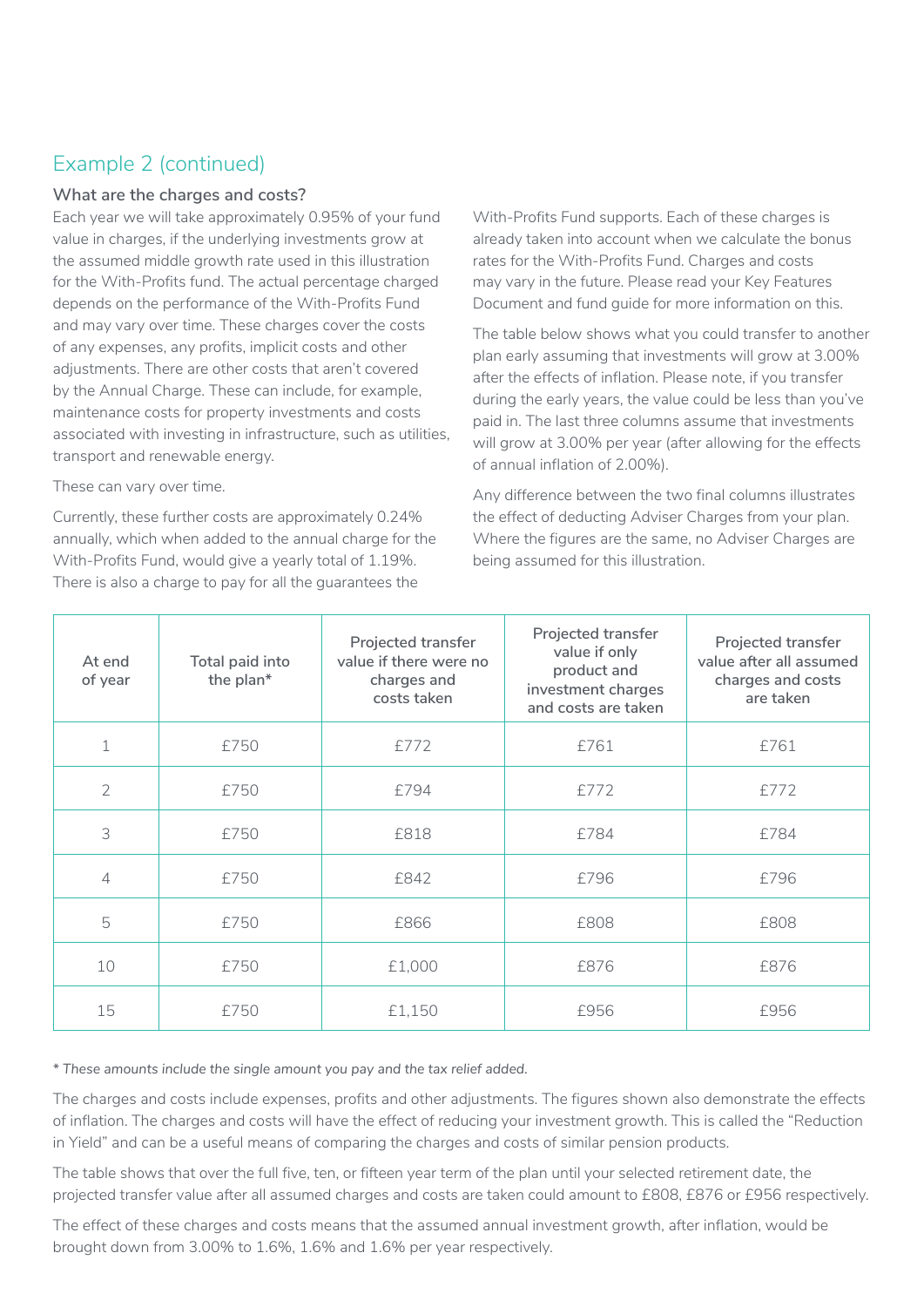The figures used throughout this document only represent the additional regular or single payment amounts shown.

If you would like a personalised illustration, which will take into account the payments you may have already made to your plan, please call us.